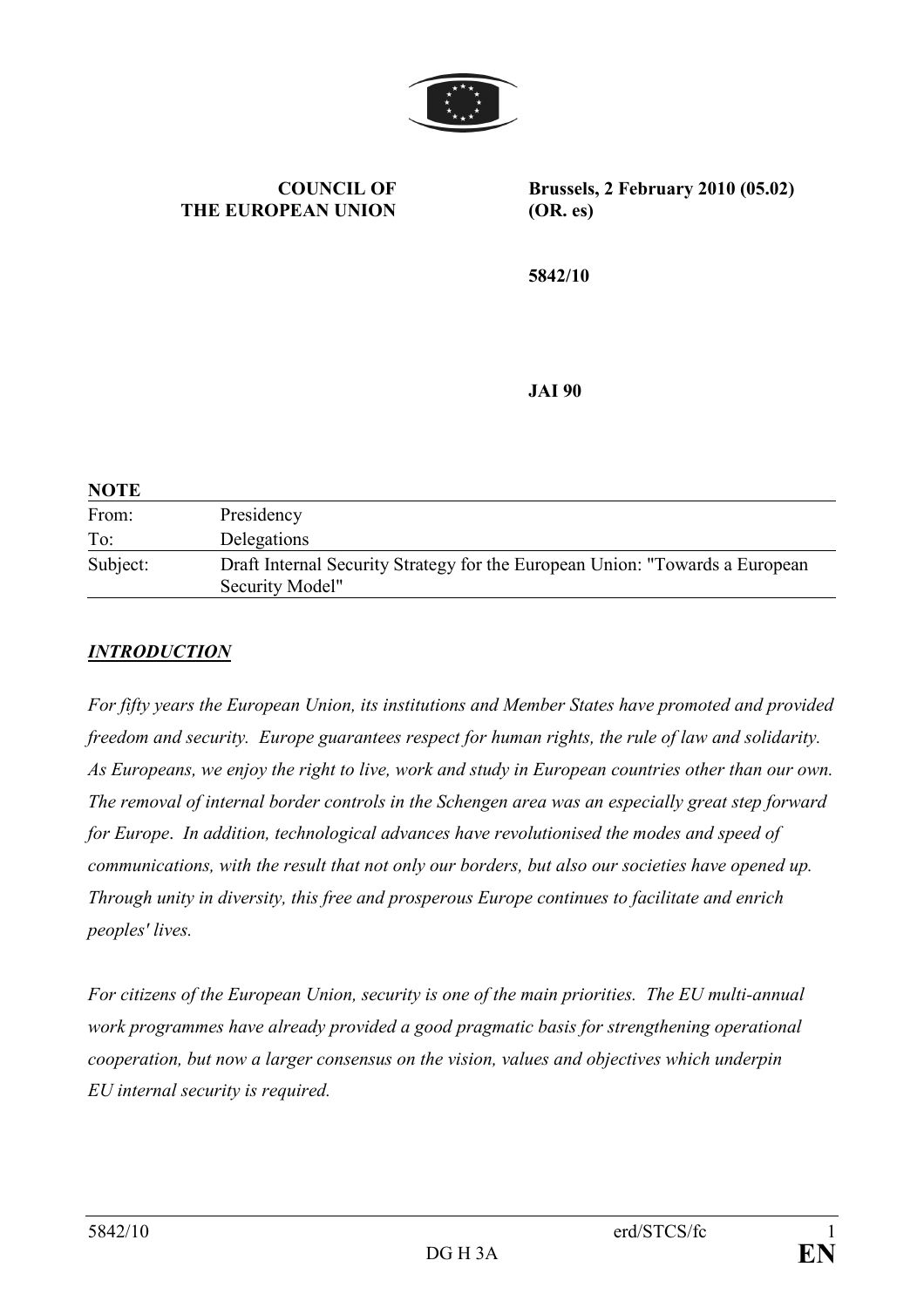The main crime-related risks and threats facing Europe today, such as terrorism, serious and organised crime, drug trafficking, cyber-crime, trafficking in human beings, sexual exploitation of minors and child pornography, economic crime and corruption, trafficking in arms and cross-border crime, adapt extremely quickly to changes in science and technology, in their attempt to exploit illegally and undermine the values and prosperity of our open societies.

The EU Internal Security Strategy is responsive to this. It demonstrates a firm commitment to continuing to make progress in the area of justice, freedom and security through a European security model which faces the following challenges: protecting rights and freedoms; improving cooperation and solidarity between Member States; addressing the causes of insecurity and not just the effects; prioritising prevention and anticipation; involving all sectors with a role to play in public protection (political, economic, social, etc.); communicating security policies to the citizens; and, finally, recognising the interdependence between internal and external security in establishing a "global security" approach with third countries.

It is thus vital that the Internal Security Strategy itself be able to adapt, both to the needs of citizens, and to the challenges of the dynamic and global twenty-first century.

The concept of internal security must be understood as a wide and comprehensive concept which straddles multiple sectors in order to address these major threats and others which have a direct impact on the lives, safety, and well-being of citizens, including natural and man-made disasters such as forest fires, earthquakes, floods and storms.

The cooperation of law-enforcement and border authorities, judicial authorities and other services in, for example, the health, social and civil protection sectors, is essential. Europe's Internal Security Strategy must exploit the potential synergies that exist in the areas of law-enforcement cooperation, integrated border management and criminal-justice systems. Indeed, these fields of activity in the European area of justice, freedom and security problems inseparable: the Internal Security Strategy must ensure that they complement and reinforce one another.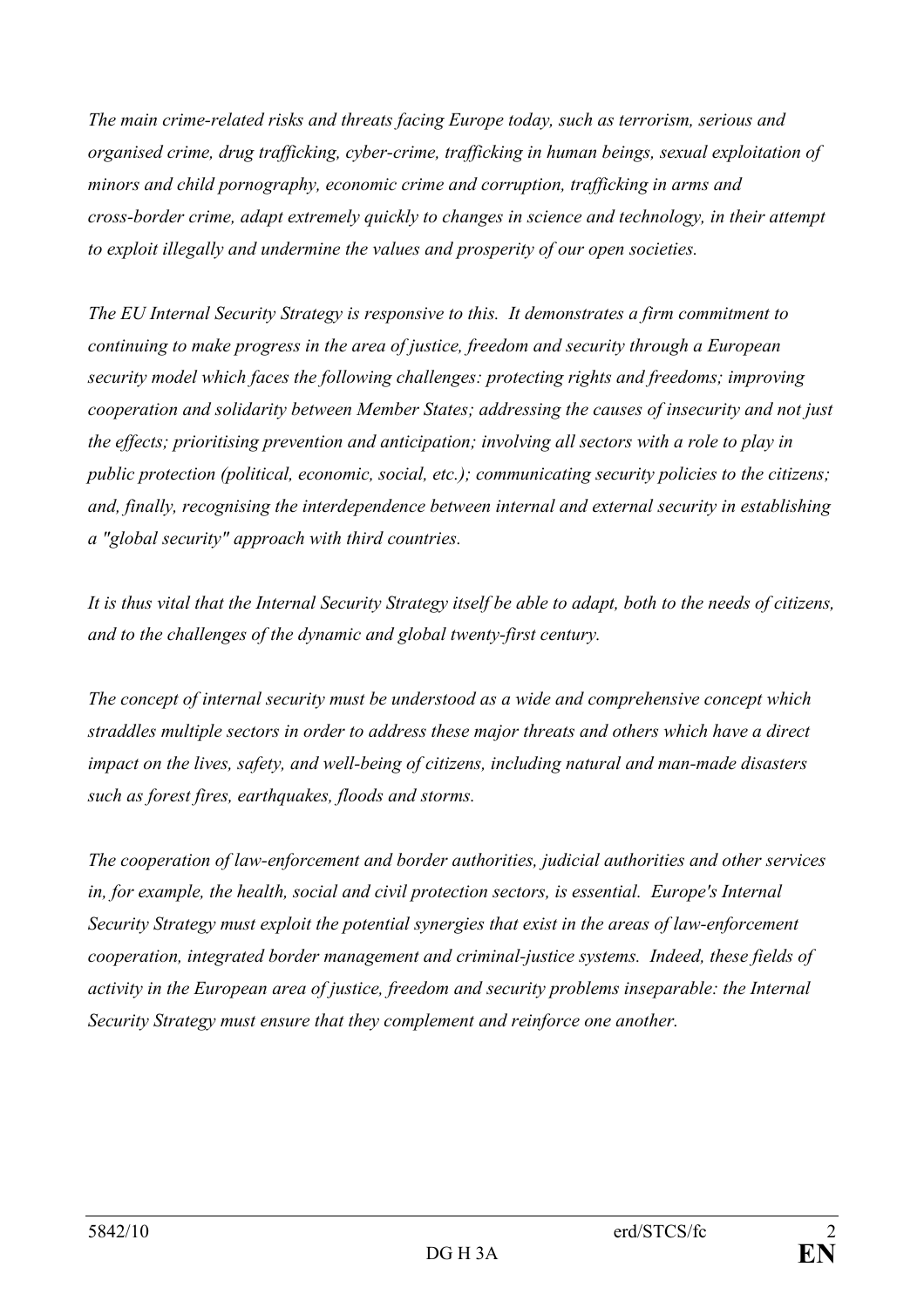Europe must consolidate a security model, based on the principles and values of the Union: respect for human rights and fundamental freedoms, the rule of law, democracy, dialogue, tolerance, transparency and solidarity.

The quality of our democracy and public confidence in the Union will depend to a large extent on our ability to guarantee security and stability in Europe and to work with our neighbours and partners to address the root causes of the internal security problems faced by the EU.

The Internal Security Strategy has been adopted in order to help drive Europe forward, bringing together existing activities and setting out the principles and guidelines for future action. It is designed to prevent crimes and increase the capacity to provide a timely and appropriate response to natural and man-made disasters through the effective development and management of adequate instruments.

# 1. PROTECTING PEOPLE IN EUROPE WITHIN A GLOBAL SOCIETY

The European Union (EU) in the twenty-first century consists of 500 million people across the twenty-seven countries which make up the Union. Economic growth, together with the opportunities provided by a free and democratic society based on the rule of law, generate prosperity amongst Europe's citizens – but with such opportunities also come risks, as terrorists and other types of criminals seek to abuse those freedoms in the pursuit of destructive and malicious ends. Furthermore, increased mobility of people in turn increases our common responsibility for protecting the freedoms which all citizens of the Union cherish.

Security has therefore become a key factor in ensuring a high quality of life in European society, and in protecting our critical infrastructures through preventing and tackling common threats.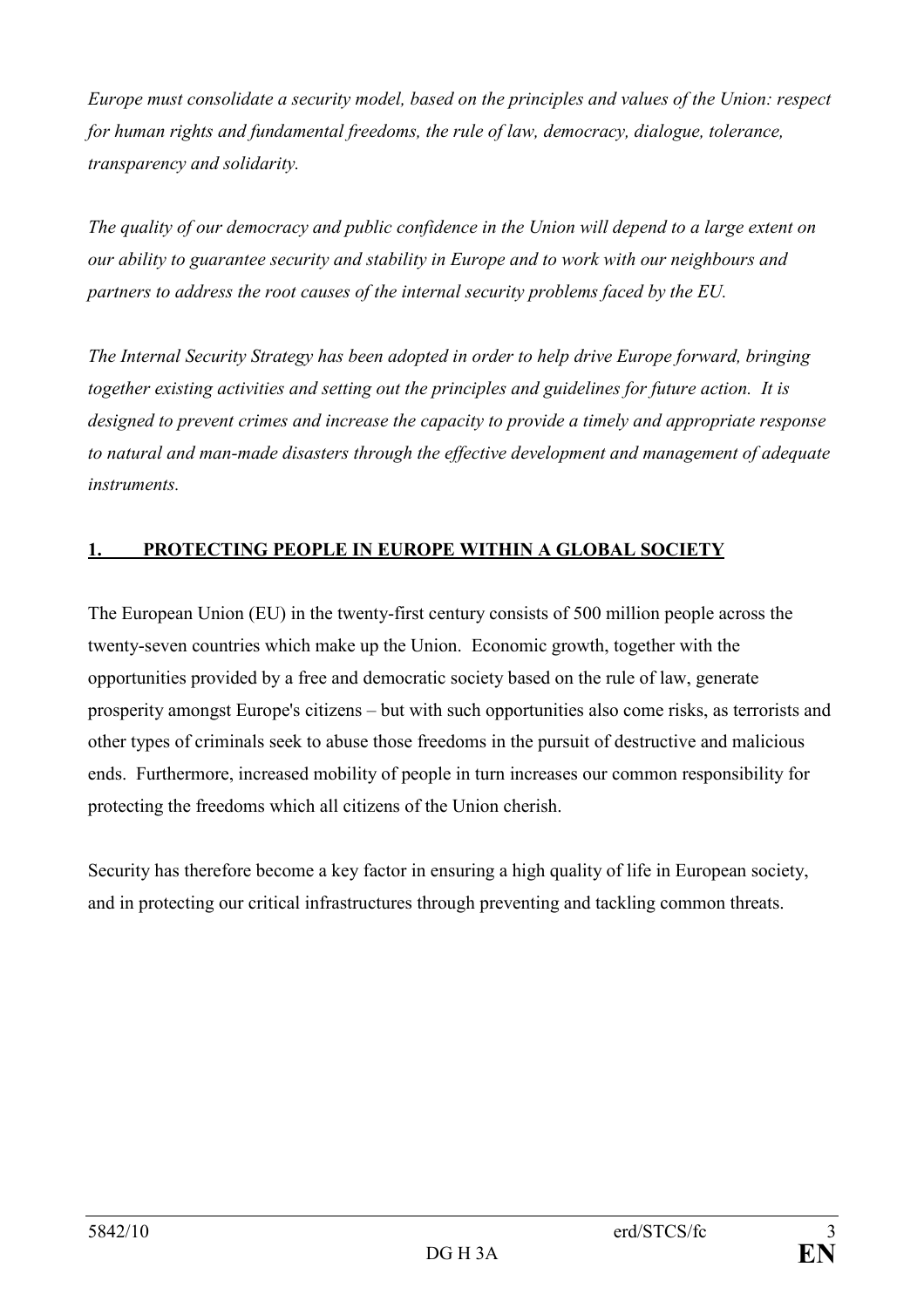There is no such thing as "zero risk" but, despite that, the Union must create a safe environment in which people in Europe feel protected. Furthermore, the necessary mechanisms must be put in place to maintain high security levels, not only within EU territory, but also as far as possible when citizens travel to third countries or find themselves in virtual environments such as the Internet.

In this context EU internal security means protecting people and the values of freedom and democracy, so that everyone can enjoy their daily lives without fear. It also reflects Europe's shared vision of today's challenges and our resolve to present a common front in dealing with those threats, where appropriate, with policies that harness the added value of the EU. The Lisbon Treaty and the Stockholm Programme enable the EU to take ambitious and concerted steps in developing Europe as an area of justice, freedom and security. Against that background, this strategy:

- sets out the common threats and challenges we face which make it more and more important for EU Member States and Institutions to work together in order to tackle new challenges which go beyond our national, bilateral or regional capability.
- together we are more effective and better prepared for the threats we face
- an internal security strategy which reflects the **values** and priorities we all share
- actions which reflect both **public** security and the rights of the individual
- sets out the EU's common internal security policy – and the principles underpinning  $it - in a$  comprehensive and transparent way.
- defines a European Security Model, consisting of common tools and a commitment to: a mutually reinforced relationship between security, freedom and privacy; cooperation and solidarity between Member States; involvement of all the EU's institutions; addressing the causes of insecurity, not just the effects; enhancing prevention and anticipation; involvement, as far as they are concerned, of all sectors which have a role to play in protection – political, economic and social; and a greater interdependence between internal and external security.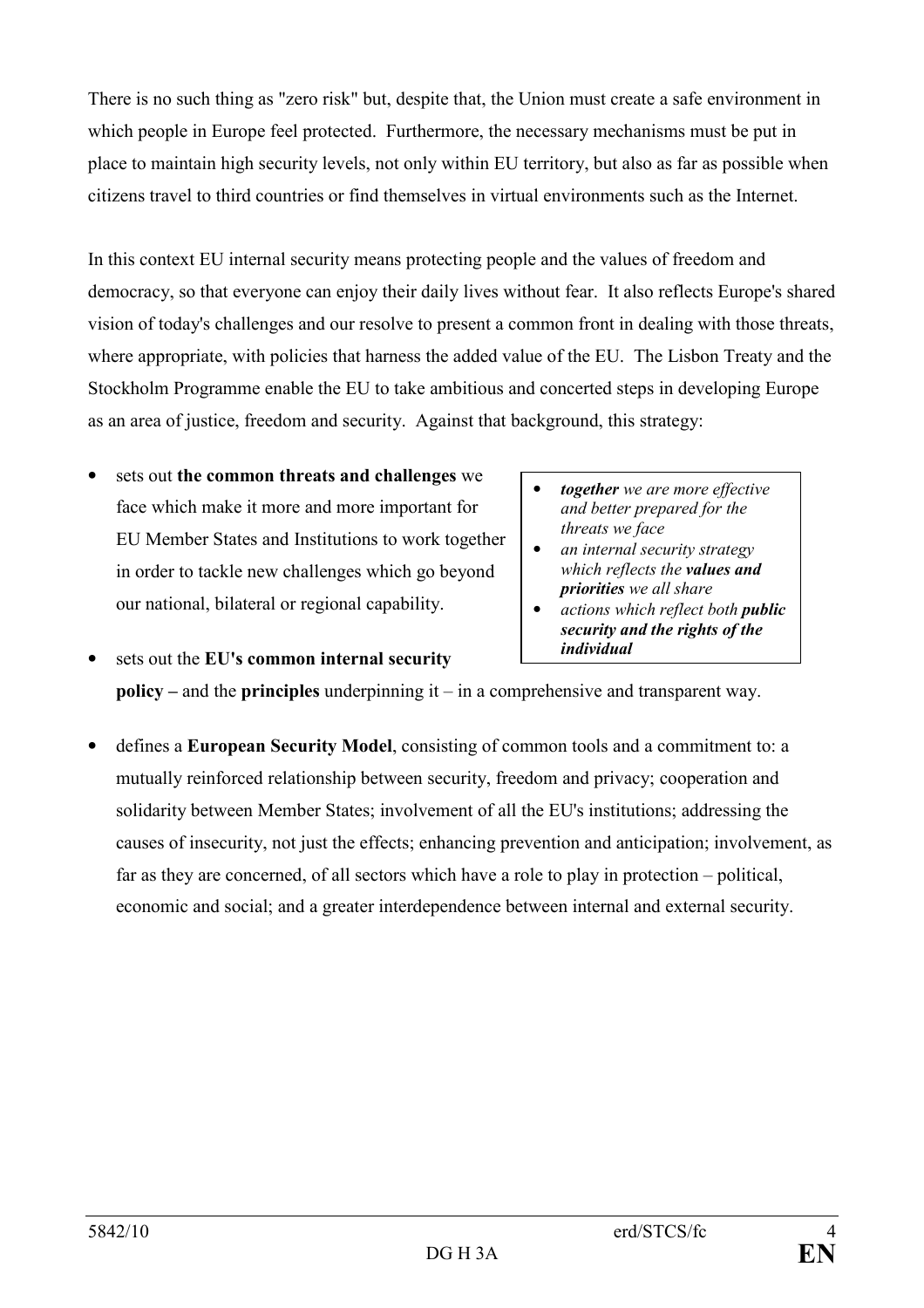# COMMON THREATS: The main challenges for the internal security of the EU

Crime takes advantage of the opportunities offered by a globalised society such as high-speed communications, high mobility and instant financial transactions. Likewise, there are phenomena which have a cross-border impact on security and safety within the EU. There are, therefore, a number of significant common threats which can be identified:

- Terrorism, in any form, has an absolute disregard for human life and democratic values. Its global reach, its devastating consequences, its ability to recruit through radicalisation and dissemination of propaganda over the Internet and the different means by which it is financed make terrorism a significant and ever-evolving threat to our security.
	- In February 2008, during Operation PIPAS (against an organisation carrying out credit card fraud), 100 people were arrested and forty-eight house searches conducted through a joint investigation between eleven countries, coordinated by Europol. Source: Europol Annual Report 2008, p. 24
- In 2007, through Eurojust, twenty-six people across Italy, France, Romania, Portugal and the UK were arrested in an international anti-terrorist operation. The organisation was planning to carry out attacks in Italy, Afghanistan, Iraq and Arab countries. Source: Eurojust Annual Report 2007, pp. 34-35 • In 2008, through national, regional and
- EU efforts, 1009 people across thirteen countries were arrested on terrorism charges. Source: Europol TE-SAT Report 2009, p. 6
- serious and organised crime is of increasing importance. In its various forms it tends to occur wherever it can reap the most financial benefit with the least risk, regardless of borders. Drug trafficking, economic crime, human trafficking, smuggling of persons, arms trafficking, sexual

exploitation of minors and child pornography, violent crimes, money-laundering and document fraud are only some of the ways in which organised and serious crime manifests itself in the EU. In addition, corruption is a threat to the bases of the democratic system and the rule of law.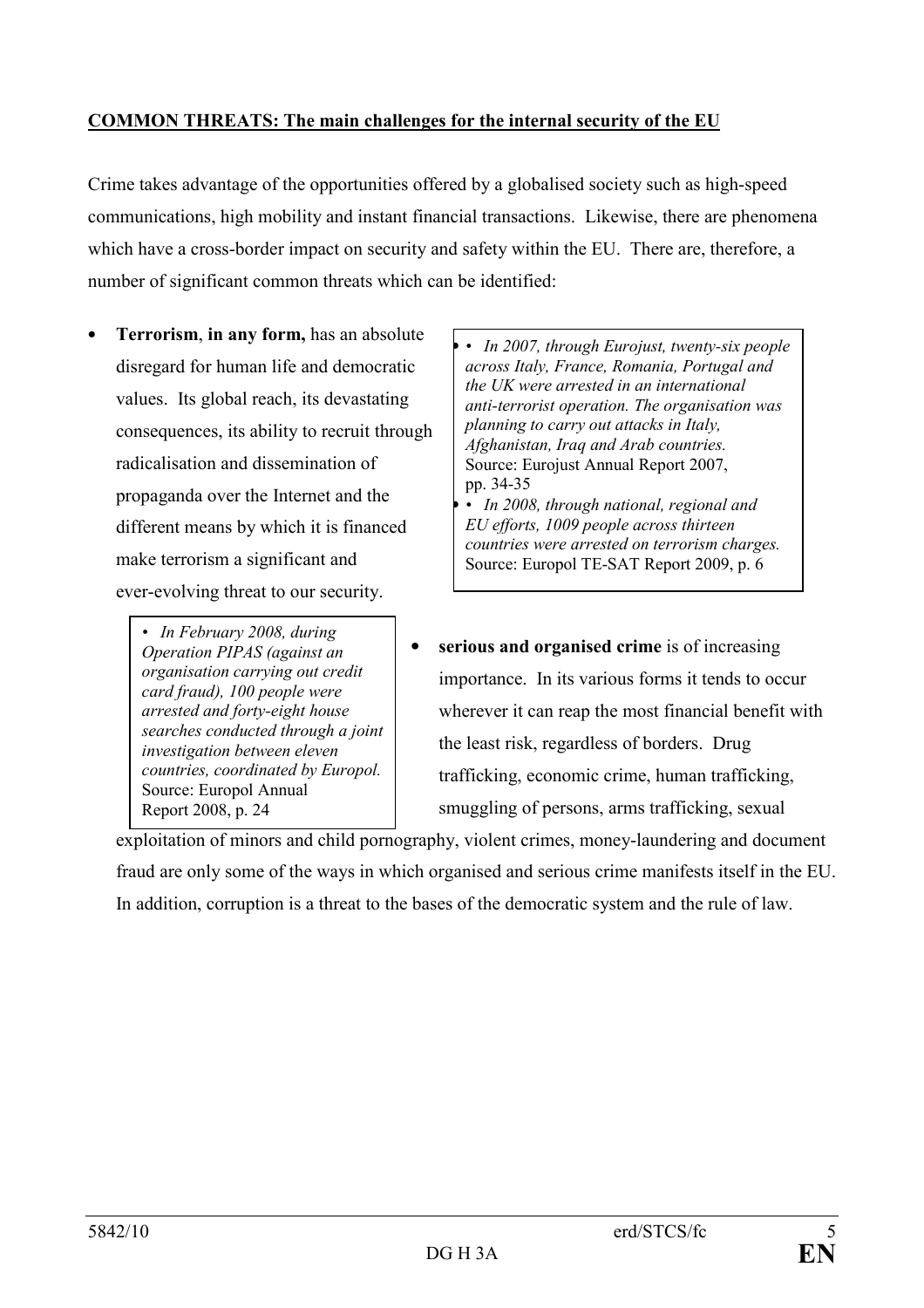- cyber-crime represents a global, technical, cross-border, anonymous threat to our information systems and because of that, it poses many additional challenges for law-enforcement agencies.
- cross-border crime, such as petty or property crime, often carried out by gangs, when it has a significant impact on the daily lives of people in Europe.
- violence itself, such as youth violence or hooligan violence at sports events, increases the damage already caused by crimes and can significantly harm our society.
- natural and man-made disasters, such as forest fires, earthquakes, floods and storms, pose safety and security challenges. In this day and age, civil protection systems represent an essential element of any modern and advanced security system.
- there are a number of other common phenomena which cause concern and pose safety and security threats to people across Europe, for example road traffic accidents, which take the lives of tens of thousands of European citizens every year.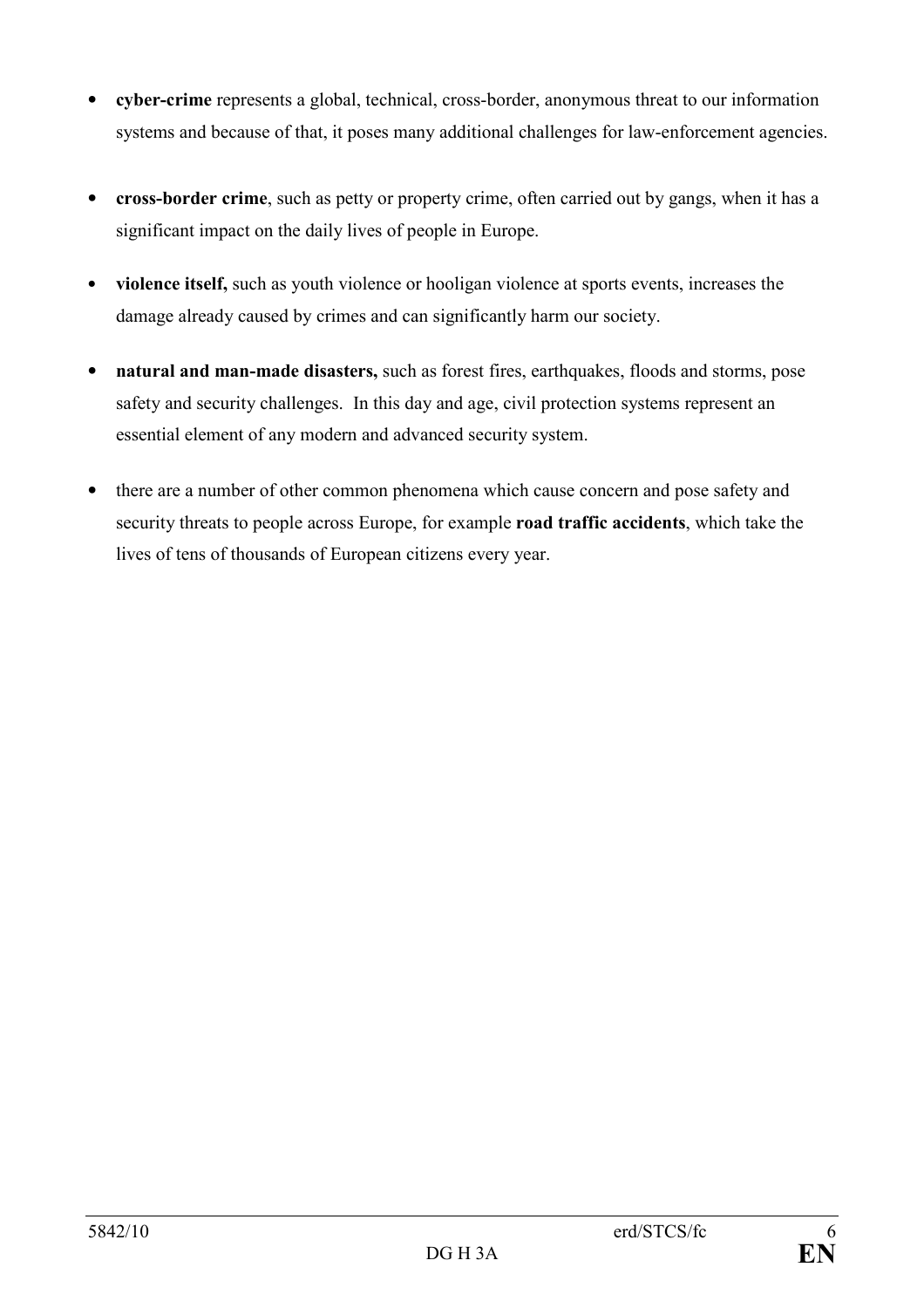# THE RESPONSE TO THESE CHALLENGES

In order to cope with these phenomena, EU Member States have their own national security policies and strategies, and in response to the movement of criminals between neighbouring countries, bilateral, multilateral and regional patterns of cooperation among Member States have also been developed. However, since those efforts are not enough to prevent and fight such criminal groups and their activities, which go far beyond our borders, an EU-wide approach is increasingly required.

Joint Police and Customs Centres, such as the Centre de Coopération Policière et Douanière in Luxembourg, which support effective operational cooperation between the police, gendarmerie and customs authorities of Belgium, Germany, Luxembourg and France.

The Salzburg Forum, composed of the Interior Ministers of Austria, Bulgaria, the Czech Republic, Hungary, Poland, Slovakia, Slovenia and Romania, who meet to discuss common security issues. The Baltic Sea Task Force, including non-EU members, which was set up to combat organised crime in the Baltic Sea Region.

In July 2009, a criminal organisation of seventeen people, responsible for the counterfeiting of euros with a face value of more than EUR 16 million distributed throughout the EU, was dismantled by the Bulgarian and Spanish prosecution and police authorities, with the help of a Joint Investigation Team that included Eurojust and Europol

Source: Eurojust Press Release 3 July 2009

The Member States must continuously strive to develop instruments so that national borders, differing legislation, different languages and ways of working do not impede progress in preventing cross-border crime.

The EU has made significant progress in this area in recent years. For example, increased law-enforcement and judicial cooperation has been essential since the abolition of internal-border controls, which allows for the free movement of people within the Schengen area.

Numerous instruments for facilitating cooperation have been developed. The most relevant include:

• analysis of future situations and scenarios: threat anticipation. Europol and other EU Agencies produce regular threat assessments.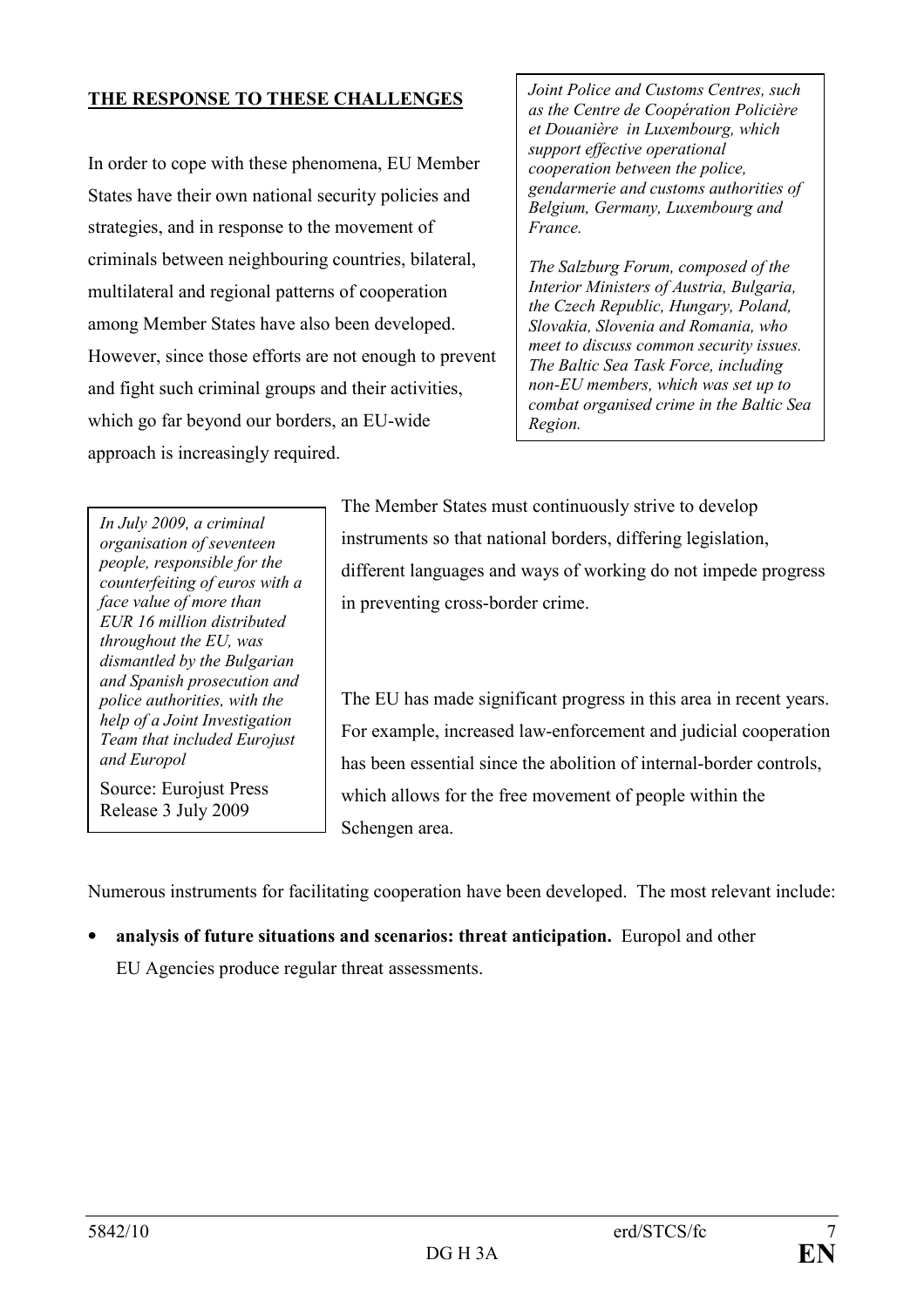- adequate response: planning, programming and handling the consequences. Work Programmes have been developed which enable us to address the dangers to and the concerns of citizens in a methodical way. Strategies and specific work plans have also been developed on counter-terrorism, drug trafficking, trafficking in human beings, organised crime and civil protection. Furthermore, the Community Civil Protection Mechanism coordinates the response of Member States to natural and man-made disasters.
- effectiveness in the field: the work of agencies, institutions and bodies. A number of agencies specific to the EU have been created and these include Europol, whose main aims are to collect and exchange information and to facilitate cooperation between law-enforcement authorities in their fight against organised crime and terrorism, Eurojust, which drives coordination and increases the effectiveness of judicial authorities, and Frontex, which manages operational cooperation at the external borders. The EU has also created the role of the Counter-Terrorism Coordinator. Other bodies and networks have also been established in the fields of training, drugs, crime prevention, corruption and judicial cooperation in criminal matters.
- tools based on mutual recognition, for information sharing and to facilitate joint investigations and operations. Instruments based on mutual recognition include the European Arrest Warrant and provision for the freezing of assets. Data bases such as the Schengen Information System and networks have also been established for the exchange of information on criminal records, on combating hooliganism, on missing persons or stolen vehicles and on visas which have been issued or refused. The use of DNA and fingerprint data helps put a name to anonymous traces left at crime scenes. EU legal instruments facilitate operational cooperation between Member States such as the setting up of joint investigation teams, the organising of joint operations and close cooperation to ensure the security of international events, including major sporting competitions.
- evaluation mechanisms have been developed to assess the effectiveness of our actions. For example, peer-to-peer evaluation exercises in the field of terrorism and organised crime which have contributed to the improvement of mutual trust.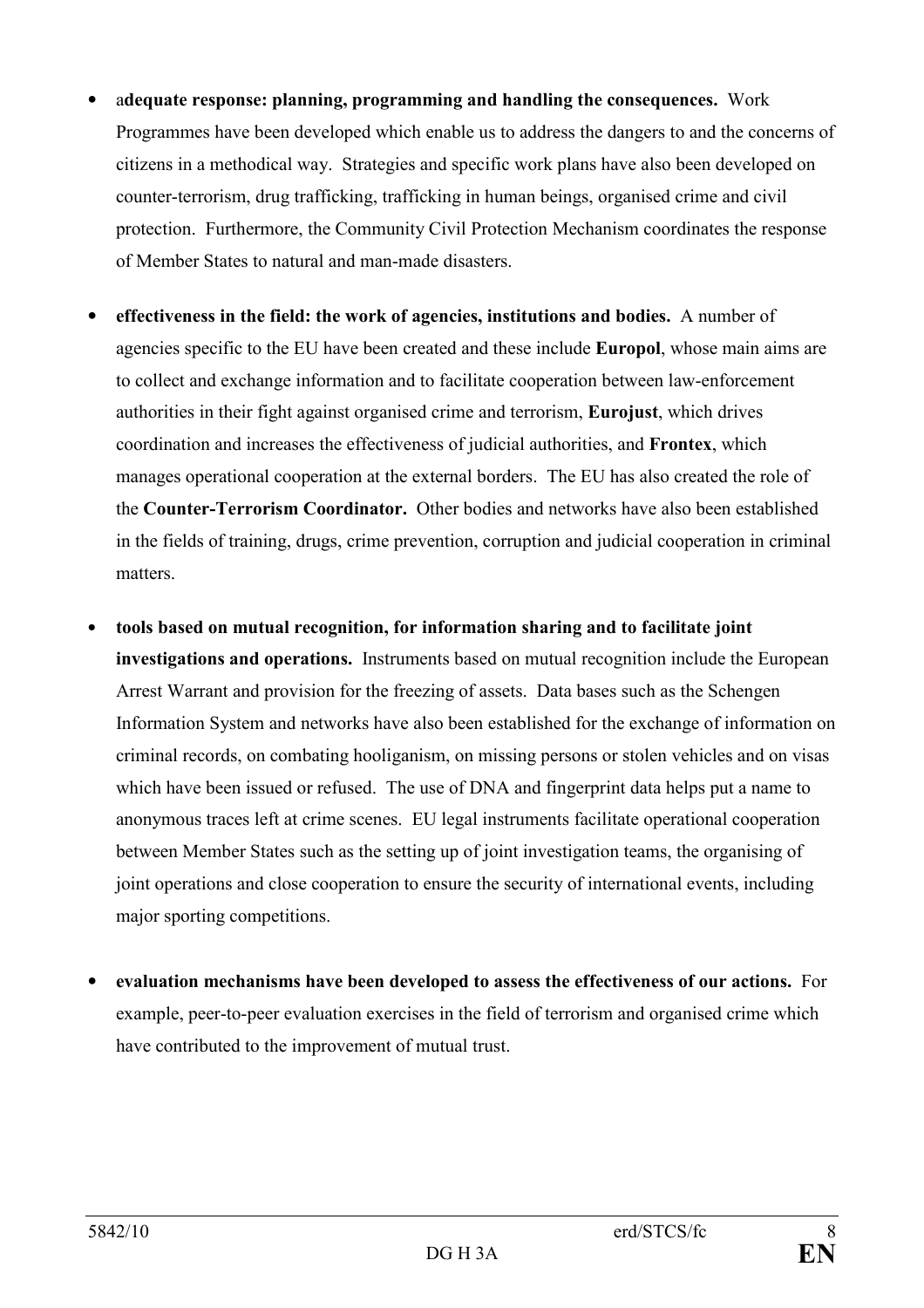# 2. TOWARDS A EUROPEAN SECURITY MODEL

The success to date demonstrates great progress in the fields of justice, freedom and security in the EU. However, we must continue to pool our efforts in order to guarantee even greater protection for our citizens. The Stockholm Programme and strategies such as the European Security Strategy, the Strategy on the external dimension in the area of justice, freedom and security and the Information Management Strategy have provided a good basis for doing that.

The time has come to harness and develop common tools and policies to tackle common threats and risks using a more integrated approach: that is the main aim of the Internal Security Strategy. To achieve that aim we have chosen a security model which integrates action on law enforcement and judicial cooperation, border management and civil protection.

The principles and guidelines for action using this model are set out below.

# PRINCIPLES

People in Europe expect to live in security and to enjoy their freedoms: security is in itself a basic right. The values and principles established in the Treaties of the Union and set out in the Charter of Fundamental Rights have inspired the EU's Internal Security Strategy:

- justice, freedom and security policies which are mutually reinforcing whilst respecting fundamental rights, international protection, the rule of law and privacy.
- protection of all citizens, especially the most vulnerable, with the focus on victims of crimes such as trafficking in human beings or gender violence, including victims of terrorism who also need special attention, support and social recognition.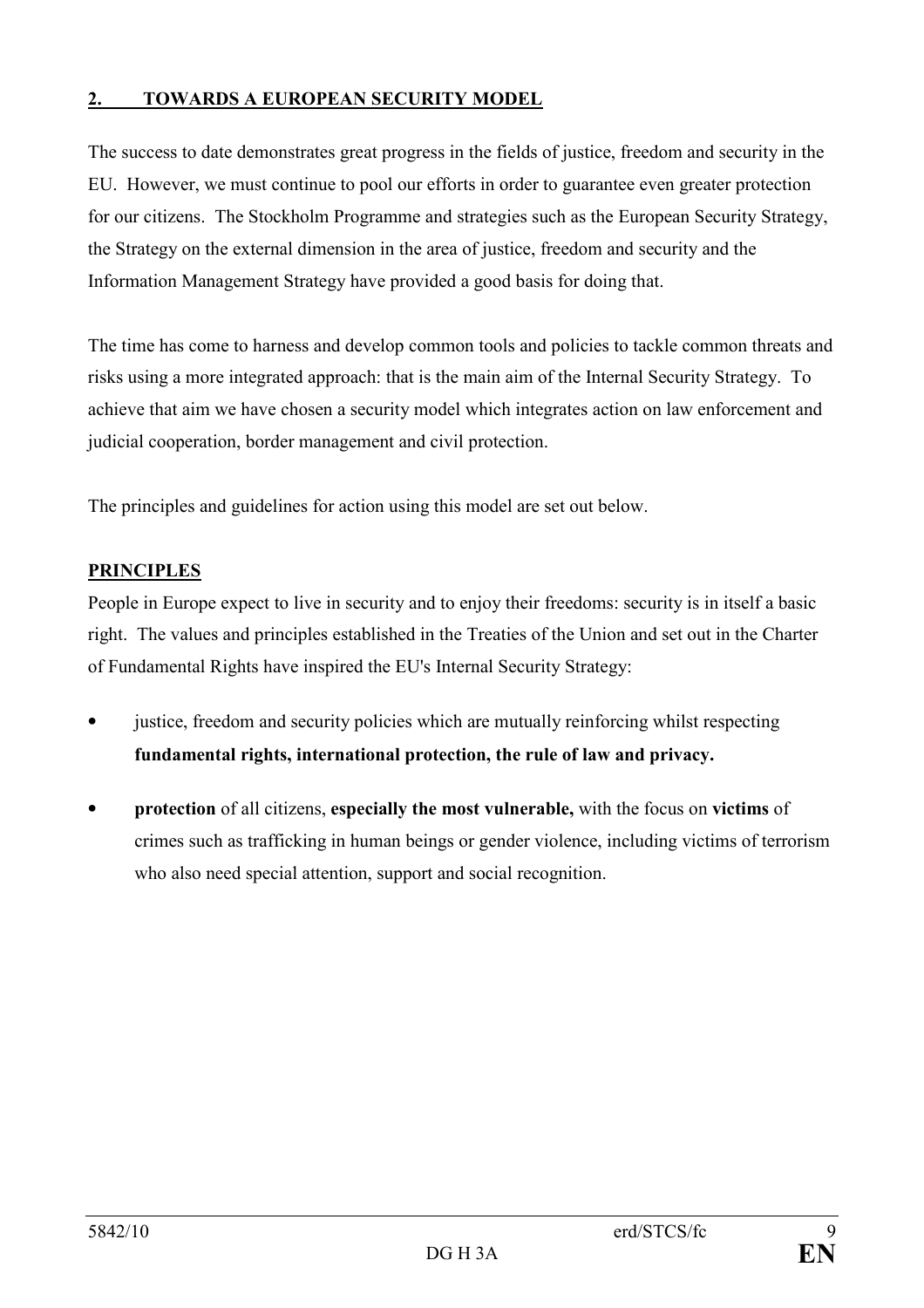- transparency and accountability in security policies, so that they can be easily understood by citizens, and take account of their concerns and opinions.
- dialogue as the means of resolving differences in accordance with the principles of tolerance, respect and freedom of expression.
- integration, social inclusion and the fight against discrimination as key elements for EU internal security.
- solidarity between Member States in the face of challenges which cannot be met by Member States acting alone or where concerted action is to the benefit of the EU as a whole.
- mutual trust as a key principle for successful cooperation.

# STRATEGIC GUIDELINES FOR ACTION

On the basis of these principles, ten guidelines for action are laid down in order to guarantee the EU's internal security over the coming years.

# -I- A wide and comprehensive approach to internal security

Internal security must be seen as encompassing a wide range of measures with both horizontal and vertical dimensions:

• horizontal dimension: to reach an adequate level of internal security in a complex global environment requires the involvement of law-enforcement and border-management authorities, with the support of judicial cooperation, civil protection agencies and also of the political, economic, financial, social and private sectors, including non-governmental organisations.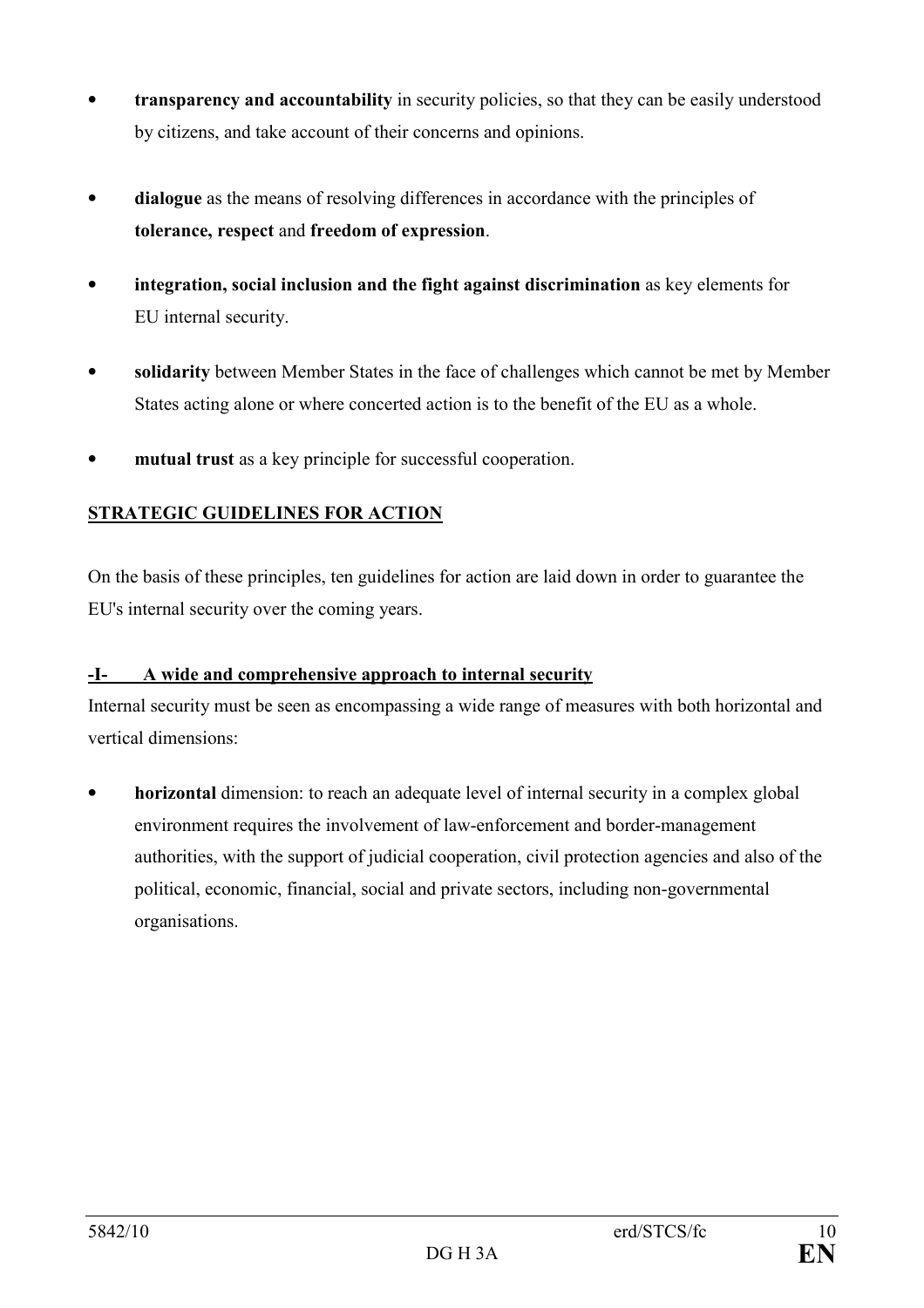likewise, we must take into account the **vertical dimension** of security at various levels: international cooperation, EU-level security policies and initiatives, regional cooperation between Member States and Member States' own national, regional and local policies.

# -II- Ensuring the effective democratic and judicial supervision of security activities

Following the entry into force of the Lisbon Treaty, the involvement of the European Parliament in the development of security policies has greatly increased, which means that effective consultation at all stages is essential. National parliaments also have a greater role to play in the work of the EU through their ability to monitor application of the subsidiarity principle and through their participation in evaluation of the implementation of justice, freedom and security policies.

The European Court of Justice becomes fully competent in this area (except as regards Member States' internal law and order and their security responsibilities). Finally, the EU's accession to the European Convention on Human Rights will also contribute to improved protection for the human rights of people in Europe.

### -III- Prevention and anticipation: a proactive, intelligence-led approach

Among the main objectives of the Internal Security Strategy for the EU are the prevention and anticipation of crime as well as of natural and man-made disasters, and the mitigation of their potential impact. Whilst effective

prosecution of the perpetrators of a crime remains essential, a stronger focus on the prevention of criminal acts and terrorist attacks before they take place can help reduce the consequent human or psychological damage which is often irreparable.

Our strategy must therefore emphasise prevention and anticipation, which is based on a proactive and intelligence-led approach as well as procuring the evidence required for prosecution. It is only possible to bring successful legal action if all necessary information is available.

We should ensure that Member States share intelligence in time to prevent crime and bring offenders to justice.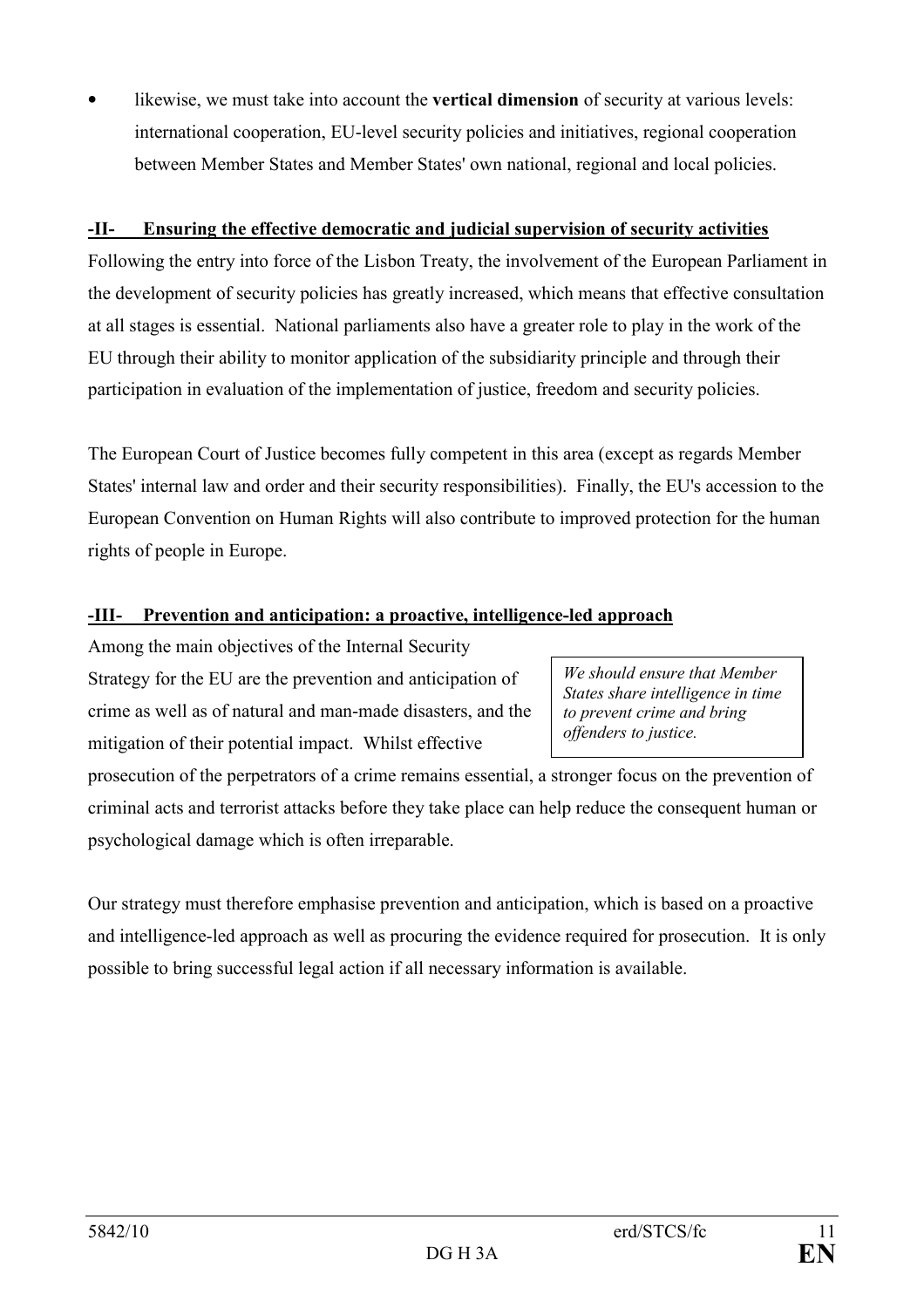Furthermore, it is necessary to develop and improve analytical tools and early-warning systems, e.g. a European Passenger Names Record (PNR), which allow us to deepen our understanding of the different types of threats and their probability and to anticipate what might happen, so that we are not only prepared for the outcomes of future threats but also able to establish mechanisms to detect them and prevent their happening in the first place. For this reason, a comprehensive approach must be taken that is geared to constant detection and prevention of the threats and risks facing the EU in the various areas of internal security, and the main issues of concern to the public. A strategy to prevent and tackle threats such as organised crime is needed.

Prevention of crime means addressing the root causes and not just the criminal acts and their consequences.

Security policies, especially those of prevention, must take a broad approach, involving not only law-enforcement agencies, but also institutions and professionals at both national and local levels. Cooperation should therefore be sought with other sectors like schools, universities and other educational institutions, in order to prevent young people from turning to crime. The private sector, especially when it is involved in financial activities, can contribute to the development and effective implementation of mechanisms to prevent fraudulent activities or money laundering. Civil society organisations can also play a role in running public awareness campaigns.

EU action in the field of civil protection must be guided by the objectives of reducing vulnerability to disasters through development of a strategic approach to disaster prevention and anticipation and by further improvements in preparedness and response while recognising national responsibility. Guidelines for hazard and risk-mapping methods, assessments and analyses should be developed as well as an overview of the natural and man-made risks that the EU may face in the future.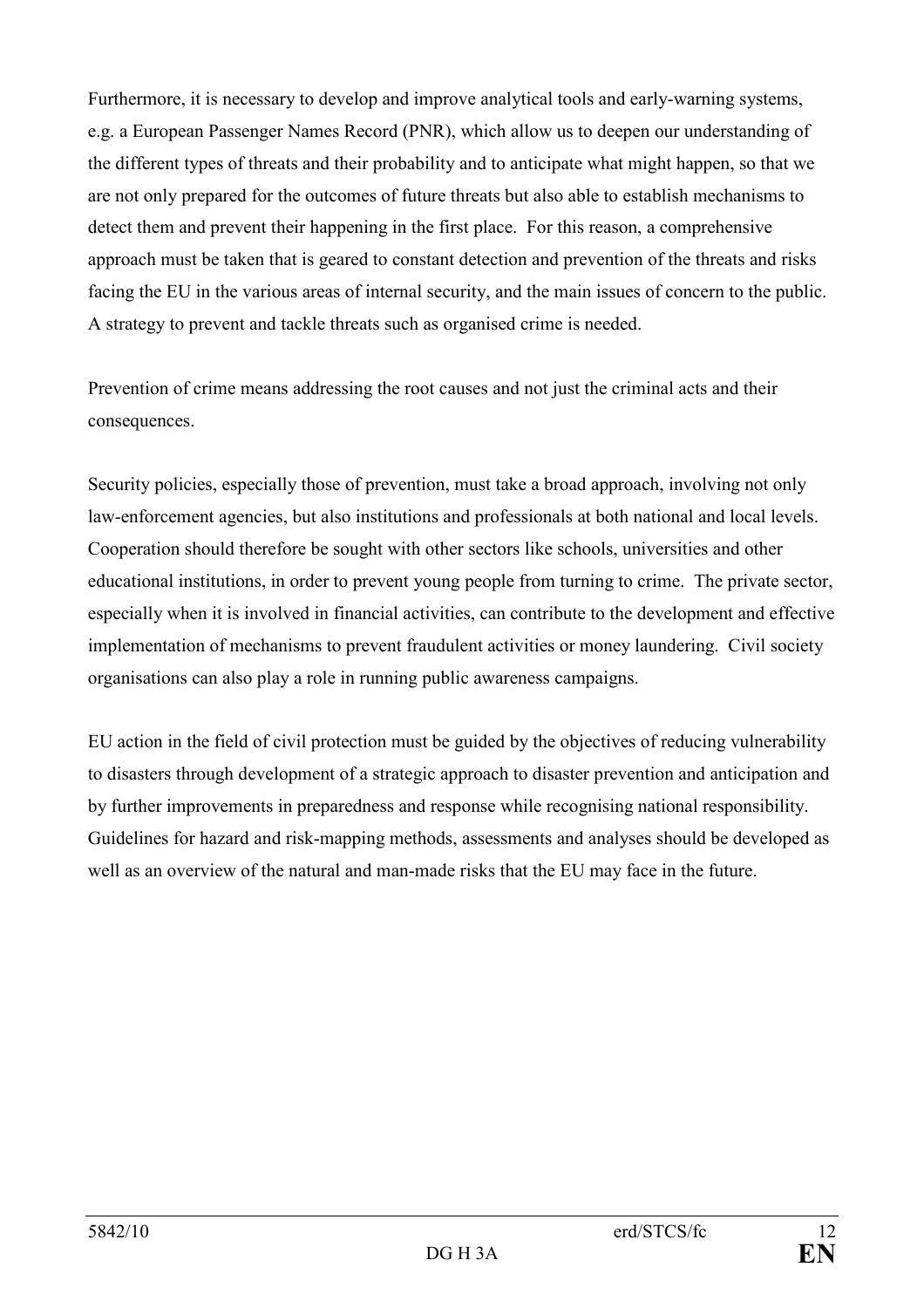# -IV- Development of a comprehensive model for information exchange

An internal security policy supported by information-exchange on a basis of mutual trust and culminating in the principle of information availability. If law-enforcement authorities are to be able to prevent and act early they must have timely access to as much data as possible concerning criminal acts and their perpetrators, modus operandi, details of victim(s), vehicles used, etc.

In order to increase substantially the current levels of information exchange, we must continue to strengthen the mechanisms which build mutual trust between the authorities responsible for ensuring internal security in the EU, in order to enhance existing mechanisms, and use the Information Management Strategy to develop a secure and structured European Information Exchange Model

This model will include all the different EU databases relevant for ensuring security in the EU so that there can be interaction between them, as far as it is needed and permitted, for the purpose of providing effective information exchange across the whole of the EU and maximising the opportunities presented by biometric and other technologies for improving our citizens' security within a clear framework that also protects their privacy.

This information exchange model must always fully respect the right to privacy and protection of personal data. If a higher level of security means an increase in data exchange, it is important that that increase be managed carefully, that it be proportionate and that it respect data protection laws.

# -V- Operational cooperation

The Lisbon Treaty has created the Standing Committee on Operational Cooperation on Internal Security (COSI) to ensure effective coordination and cooperation between law-enforcement and border-management authorities, including the control and protection of external borders, and when appropriate judicial cooperation in criminal matters relevant to operational cooperation. The work of this Committee will be based, above all, on national and EU threat assessments and priorities.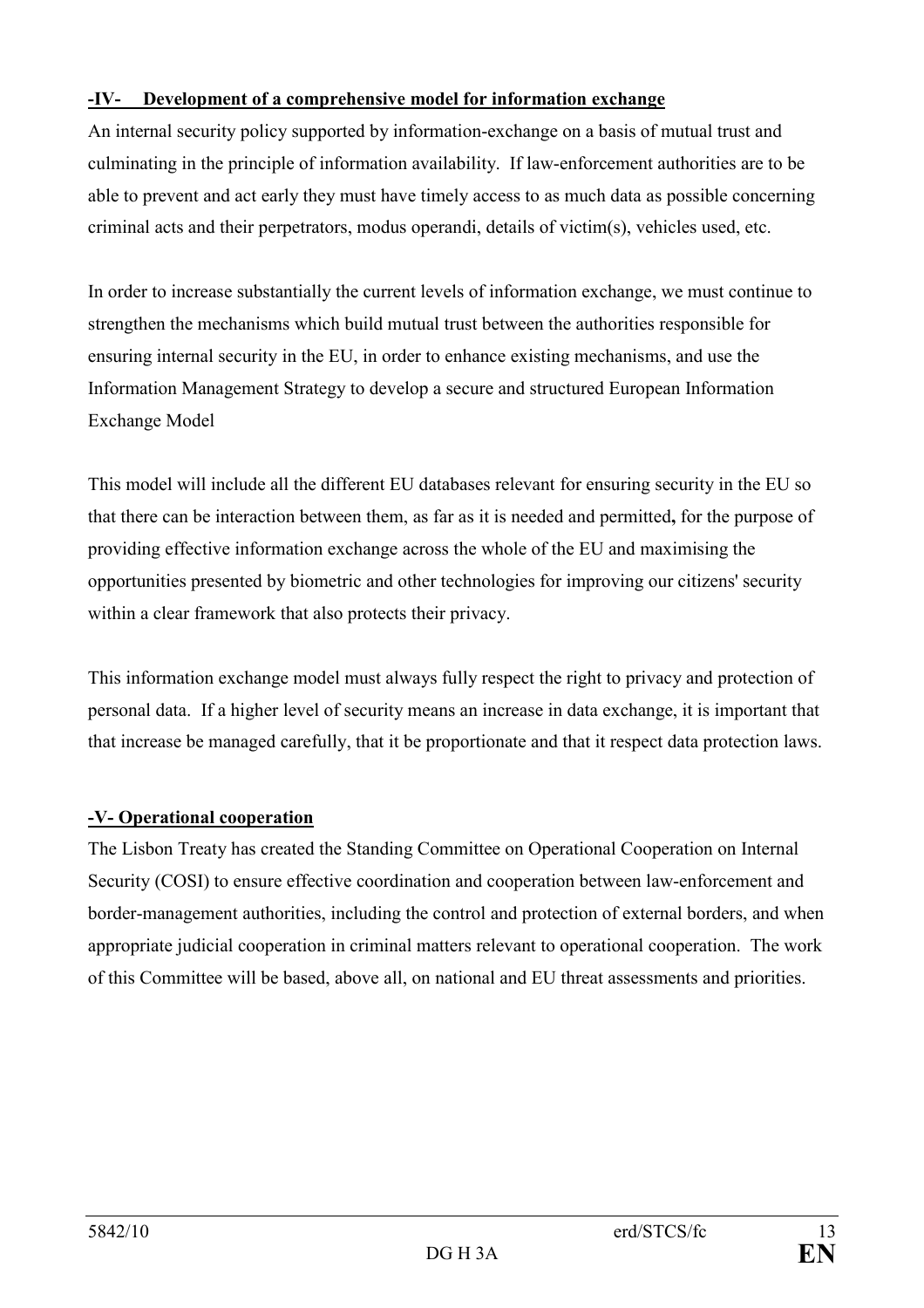Stringent cooperation between EU agencies and bodies involved in EU internal security (Europol, Frontex, Eurojust, Cepol and Sitcen) must be also ensured by COSI so as to encourage increasingly coordinated, integrated and effective operations. Such players must continue to improve the provision of effective support to specialist services in Member States. In particular, Europol's capacity to support Member States' operations should be improved.

Progress should be made on the development of a cooperation framework to improve security and safety at major and mass international events.

In the field of civil protection, the EU should promote an

During theFootball World Cup in Germany '06, police officers from 13 European countries were on duty in Germany, wearing their regular uniforms and having been granted law-enforcement powers.

integrated approach to cover the different phases of a crisis – prevention, response, and recovery – through the implementation of European mutual assistance and solidarity.

# -VI- Judicial cooperation in criminal matters

Closer cooperation between Member States' judicial authorities is essential, as is the need for EUROJUST to achieve its full potential. At EU level, successful criminal operations and investigations must enable us to realise the potential synergies between law-enforcement and border agencies and judicial authorities in preventing cross-border crime.

# -VII- Integrated border management

As well as tackling illegal immigration, integrated border management plays an important role in maintaining security. The integrated border-management mechanism must be reinforced in order, inter alia, to spread best practice among border guards. The feasibility of the creation of a European system of border guards must be explored on the basis of a prior analysis. Special emphasis will have to be given to the continued development of the European Border Surveillance System (EUROSUR).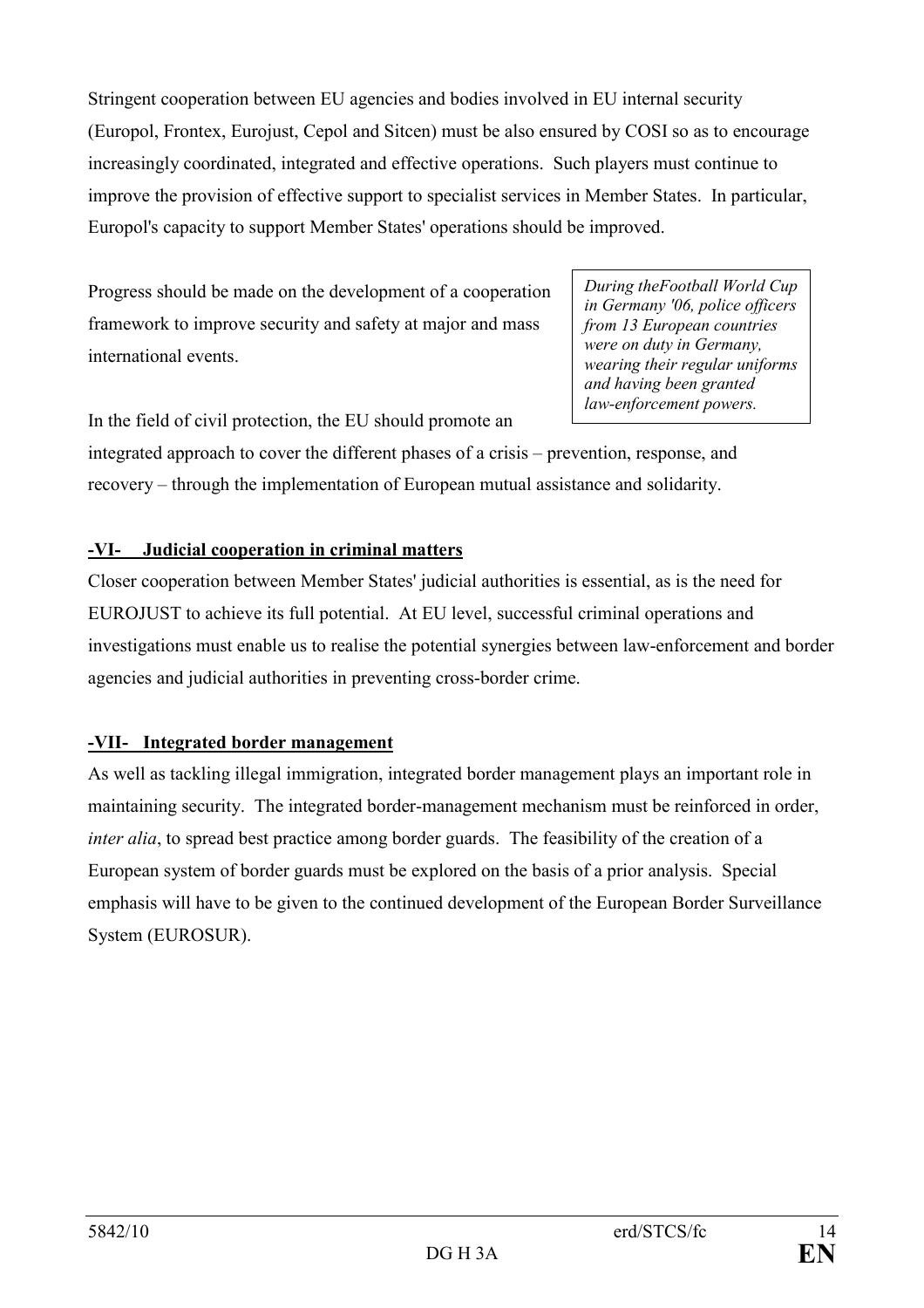The cooperation and coordination of Frontex with other EU agencies and Member States' law-enforcement agencies is a key issue for the success of this Agency.

New technologies play a key role in border management. They may make it easier for citizens to cross quickly at external-border posts through automated systems, advance registration, frequent-traveller schemes, etc. They improve security by allowing for the necessary controls to be put in place so that borders are not crossed by people or goods which pose a risk to the Union. In that context, close cooperation between law-enforcement and border-control authorities is essential. Likewise, the law-enforcement authorities should facilitate provision of the information necessary for the implementation of security measures at borders.

The entry into force of the Visa Code, further development of the Schengen Information System as well as electronic border-control systems, such as an exit-entry system, will contribute to intelligence-led integrated border management. Dialogue and cooperation with third countries of origin and transit are also essential, for example to build up border-control capacity.

# -VIII- A commitment to innovation and training

It is necessary to work together to promote and develop new technologies through a common approach as well as cutting costs and increasing efficiency. In the field of technology, it is also important for the public and private sectors to work together. Building upon the outcome of research and development projects conducted under the Joint Research and Development Programme, the EU should develop technological standards and platforms tailored to its security needs.

The interoperability of different technology systems used by any agency or service must be a strategic objective so that equipment does not pose a barrier to cooperation between Member States on the sharing of information or the carrying out of joint operations.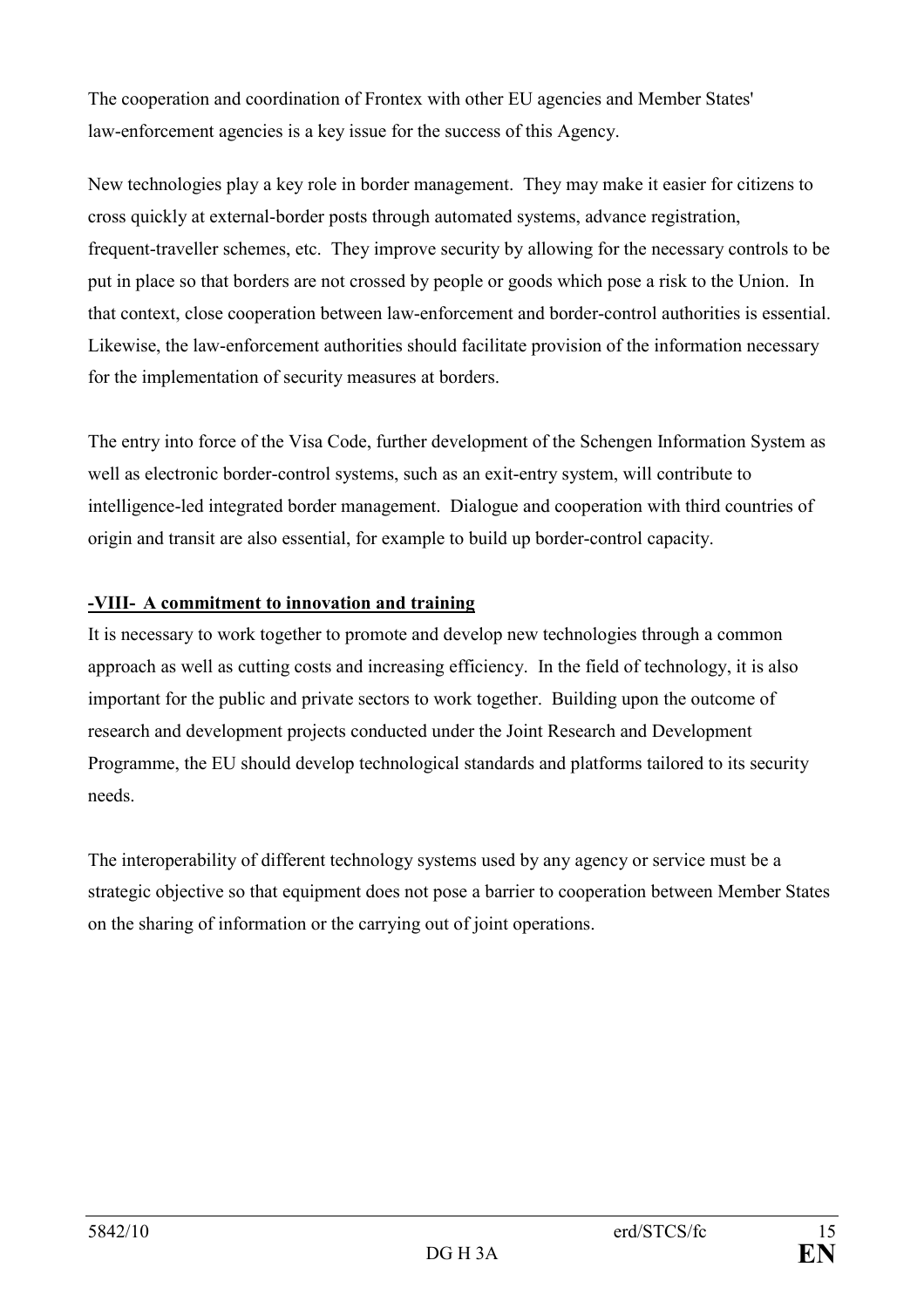A strategic approach to professional training in Europe: this objective is essential in establishing law-enforcement, judicial and border-management authorities that have advanced technology and are at the forefront of their specialisation, and in enabling European law-enforcement training to take a major step forward and become a powerful vehicle for promoting a shared culture amongst European law-enforcement bodies and facilitating transnational cooperation. For that to be achieved, European elements should be included in national training, and exchange programmes should be developed on the basis of the Erasmus model. To that end, highly trained European professionals sharing a similar culture will add value in the context of competition in a globalised society, as well as in the field of security. The European agencies and bodies, especially CEPOL, should play an important role.

# -IX- External dimension of internal security/cooperation with third countries

A concept of internal security cannot exist without an external dimension, since internal security increasingly depends to a large extent on external security. International cooperation by the EU and its Member States, both bilaterally and multilaterally, is essential in order to guarantee security and protect the rights of our citizens and to promote security and respect for rights abroad. The EU's policies with regard to third countries need to consider security as a key factor and develop mechanisms for coordination between security and other related policies, such as foreign policy, where security issues must increasingly be taken into account in an integrated and proactive approach.

In terms of external security, the EU must not restrict itself just to cooperation between the law-enforcement agencies of Member States and other countries, especially EU neighbours. It is

necessary to build relationships with other countries through a global approach to security, working closely with them and, when necessary, supporting their institutional, economic and social development. This system of working will mean establishing opportunities for dialogue through areas of mutual

European countries have established successful platforms in the Caribbean, Lisbon, Toulon, Accra and Dakar in cooperation with third countries in the fight against drug trafficking.

interest, concerns and the possibilities for cooperation that can be identified in each case. Cooperation and coordination with international organisations in the field of law enforcement, in particular with Interpol, should be enhanced. Bilateral, multilateral and regional approaches among Member States should be developed, where appropriate, to address specific threats.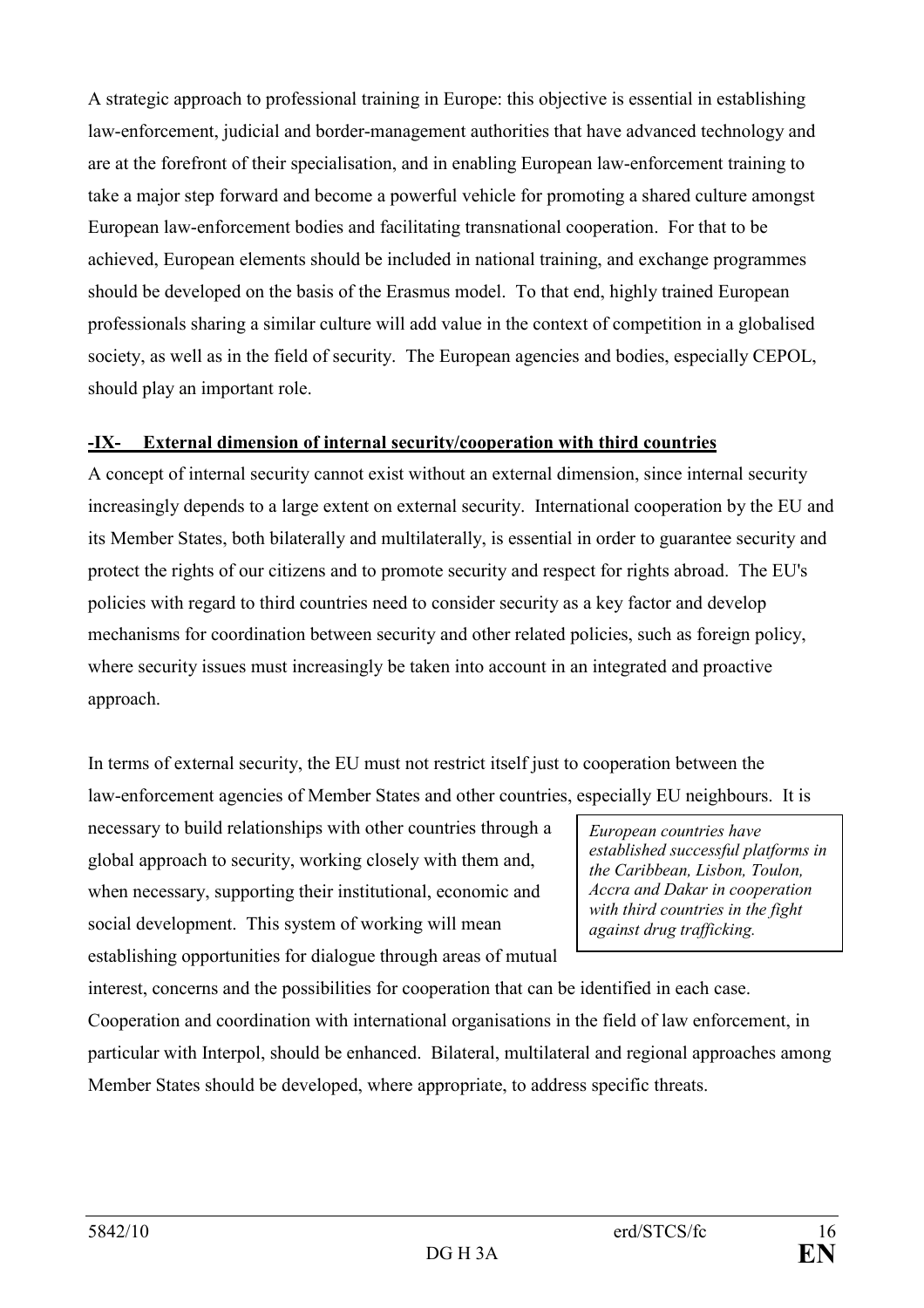The efforts to combat transnational crime outside the EU as well and to build up respect for the rule of law are of crucial importance. Cooperation with the Common European Security and Defence Policy, especially between the EU agencies and the respective missions, must therefore to be enhanced even further. It is also very important to strengthen the participation of law-enforcement agencies at all stages of civilian crisis-management missions, so that they can play a part in resolving conflicts by working together with all other services involved on the ground (military, diplomatic, emergency services, etc.). Special attention will have to be paid to "weak and failed States" so that they do not become hubs of organised crime or terrorism.

In this context, the Internal Security Strategy serves as an indispensable complement to the EU Security Strategy, developed in 2003 under the EU's Security and Defence Policy to address global risks and threats and to make a commitment to the social, political and economic development of global society as the most effective way of achieving effective and long-lasting security.

# -X- Flexibility to adapt to future challenges

A broad, pragmatic, flexible and realistic approach, continually adapting to reality, taking into account risks and threats which could impact on citizens in a wider perspective, not focusing only on criminal aspects but taking into account risks of any kind which might create a security problem in the broader sense, as well as being attentive to the detection of any need to adapt to these changing circumstances and guaranteeing the highest levels of security for the people of Europe.